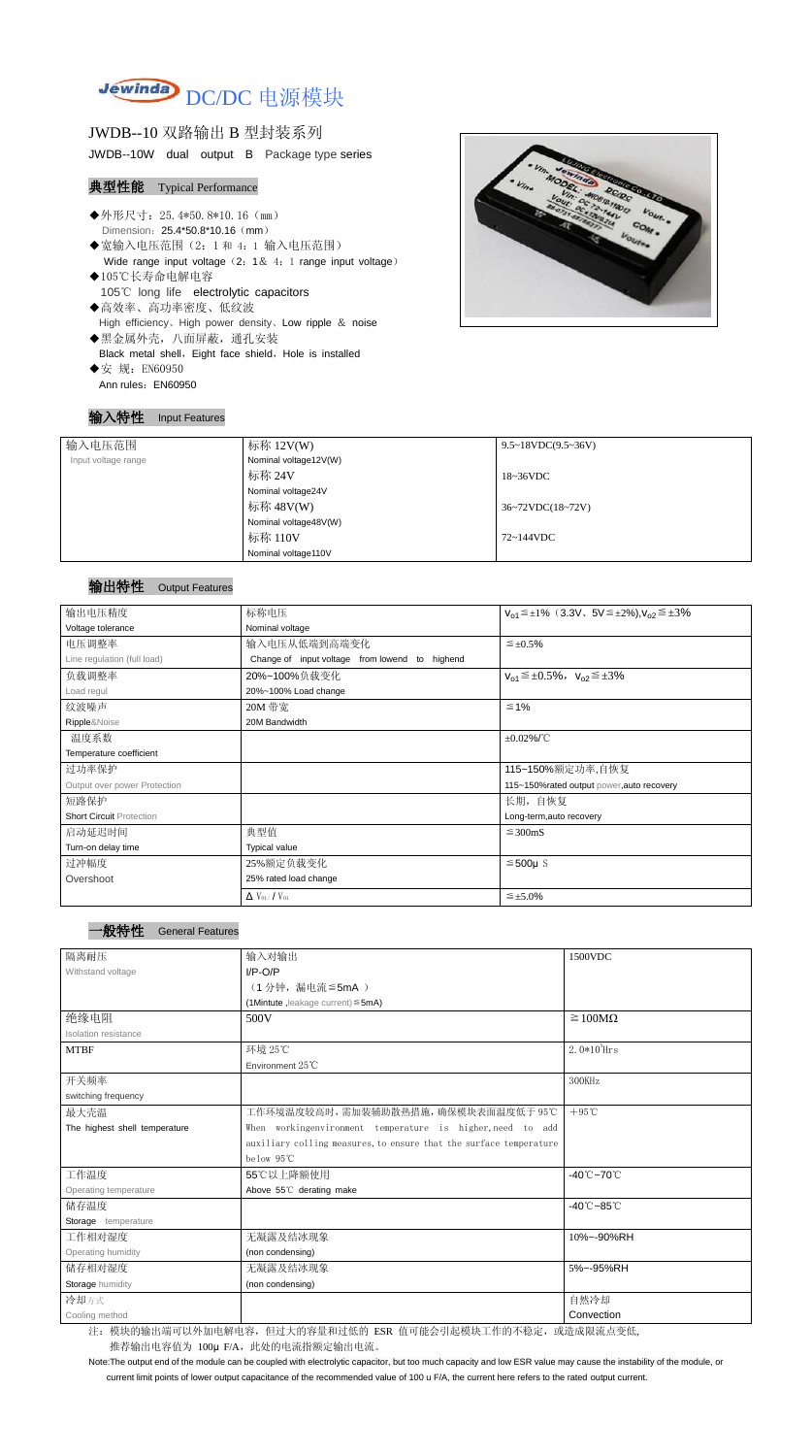

## 产品选型 Product selection

|                 | 输入电压              | 输出电压           | 输出电流           | 输出电压精度         | 纹波噪声                          |            |
|-----------------|-------------------|----------------|----------------|----------------|-------------------------------|------------|
| 品型号<br>产        | Input voltage     | Output voltage | Output current | Output voltage | R&N                           | 效率         |
| Model No.       | Vin               | V <sub>O</sub> | Io             | tolerance      | $V$ $\mathrm{(p\text{-}p)mV}$ | Efficiency |
|                 |                   | $+5V$          | $0.10 - 1.00A$ | $\pm 2\%$      | 50mV                          |            |
| JWDB10-12D5(W)  |                   | $-5V$          | $0.10 - 1.00A$ | $\pm 3\%$      | 100mV                         | 80%        |
|                 | $9.5 - 18V$       | $+12V$         | $0.04 - 0.42A$ | $\pm 1\%$      | 100mV                         |            |
| JWDB10-12D12(W) |                   | $-12V$         | $0.04 - 0.42A$ | $\pm 3\%$      | 100mV                         | 82%        |
|                 | $9.5 \sim 36V(W)$ | $+15V$         | $0.03 - 0.33A$ | $\pm 1\%$      | 100mV                         |            |
| JWDB10-12D15(W) |                   | $-15V$         | $0.03 - 0.33A$ | $\pm 3\%$      | 100mV                         | 83%        |
|                 |                   | $+24V$         | $0.02 - 0.21A$ | $\pm 1\%$      | 120mV                         |            |
| JWDB10-12D24(W) |                   | $-24V$         | $0.02 - 0.21A$ | $\pm 3\%$      | 120mV                         | 85%        |
|                 |                   | $+5V$          | $0.10 - 1.00A$ | $\pm 2\%$      | 50mV                          |            |
| JWDB10-24D5     |                   | $-5V$          | $0.10 - 1.00A$ | $\pm 3\%$      | 100mV                         | 80%        |
|                 | $18 - 36V$        | $+12V$         | $0.04 - 0.42A$ | $\pm 1\%$      | 100mV                         |            |
| JWDB10-24D12    |                   | $-12V$         | $0.04 - 0.42A$ | $\pm 3\%$      | 100mV                         | 83%        |
|                 |                   | $+15V$         | $0.03 - 0.33A$ | $\pm 1\%$      | 100mV                         |            |
| JWDB10-24D15    |                   | $-15V$         | $0.03 - 0.33A$ | $\pm 3\%$      | 100mV                         | 84%        |
|                 |                   | $+24V$         | $0.02 - 0.21A$ | $\pm 1\%$      | 120mV                         |            |
| JWDB10-24D24    |                   | $-24V$         | $0.02 - 0.21A$ | $\pm 3\%$      | 120mV                         | 85%        |
|                 |                   | $+5V$          | $0.10 - 1.00A$ | $\pm 2\%$      | 50mV                          |            |
| JWDB10-48D5(W)  |                   | $-5V$          | $0.10 - 1.00A$ | $\pm 3\%$      | 100mV                         | 81%        |
|                 |                   | $+12V$         | $0.04 - 0.42A$ | $\pm 1\%$      | 100mV                         |            |
| JWDB10-48D12(W) | 36~72V            | $-12V$         | $0.04 - 0.42A$ | $\pm 3\%$      | 100mV                         | 83%        |
|                 | $18 - 72V(W)$     | $+15V$         | $0.03 - 0.33A$ | $\pm1\%$       | 100mV                         |            |
| JWDB10-48D15(W) |                   | $-15V$         | $0.03 - 0.33A$ | $\pm 3\%$      | 100mV                         | 85%        |
|                 |                   | $+24V$         | $0.02 - 0.21A$ | $\pm 1\%$      | 120mV                         |            |
| JWDB10-48D24(W) |                   | $-24V$         | $0.02 - 0.21A$ | $\pm 3\%$      | 120mV                         | 85%        |
|                 |                   | $+5V$          | $0.10 - 1.00A$ | $\pm 2\%$      | 50mV                          |            |
| JWDB10-110D5    |                   | $-5V$          | $0.10 - 1.00A$ | $\pm 3\%$      | 100mV                         | 81%        |
|                 |                   | $+12V$         | $0.04 - 0.42A$ | $\pm 1\%$      | 100mV                         |            |
| JWDB10-110D12   | 66~160V           | $-12V$         | $0.04 - 0.42A$ | $\pm 3\%$      | 100mV                         | 84%        |
|                 |                   | $+15V$         | $0.03 - 0.33A$ | $\pm 1\%$      | 100mV                         |            |
| JWDB10-110D15   |                   | $-15V$         | $0.03 - 0.33A$ | $\pm 3\%$      | 100mV                         | 85%        |
|                 |                   | $+24V$         | $0.02 - 0.21A$ | $\pm 1\%$      | 120mV                         |            |
| JWDB10-110D24   |                   | $-24V$         | $0.02 - 0.21A$ | $\pm 3\%$      | 120mV                         | 86%        |

注:因篇幅有限,以上只是部分产品列表,若需列表以外产品,请与本公司销售部联系。

输出纹波噪声(峰-峰值)的测量,请参照模块测试说明中介绍的方法进行。

Note:Due to space limitations ,the above list is only for some products, If other than a list of products, please contact the Company's sales department.

Output ripple noise measurement (peak - peak), please refer to the module test notes method is introduced.

### 封装尺寸图 MechanicalData